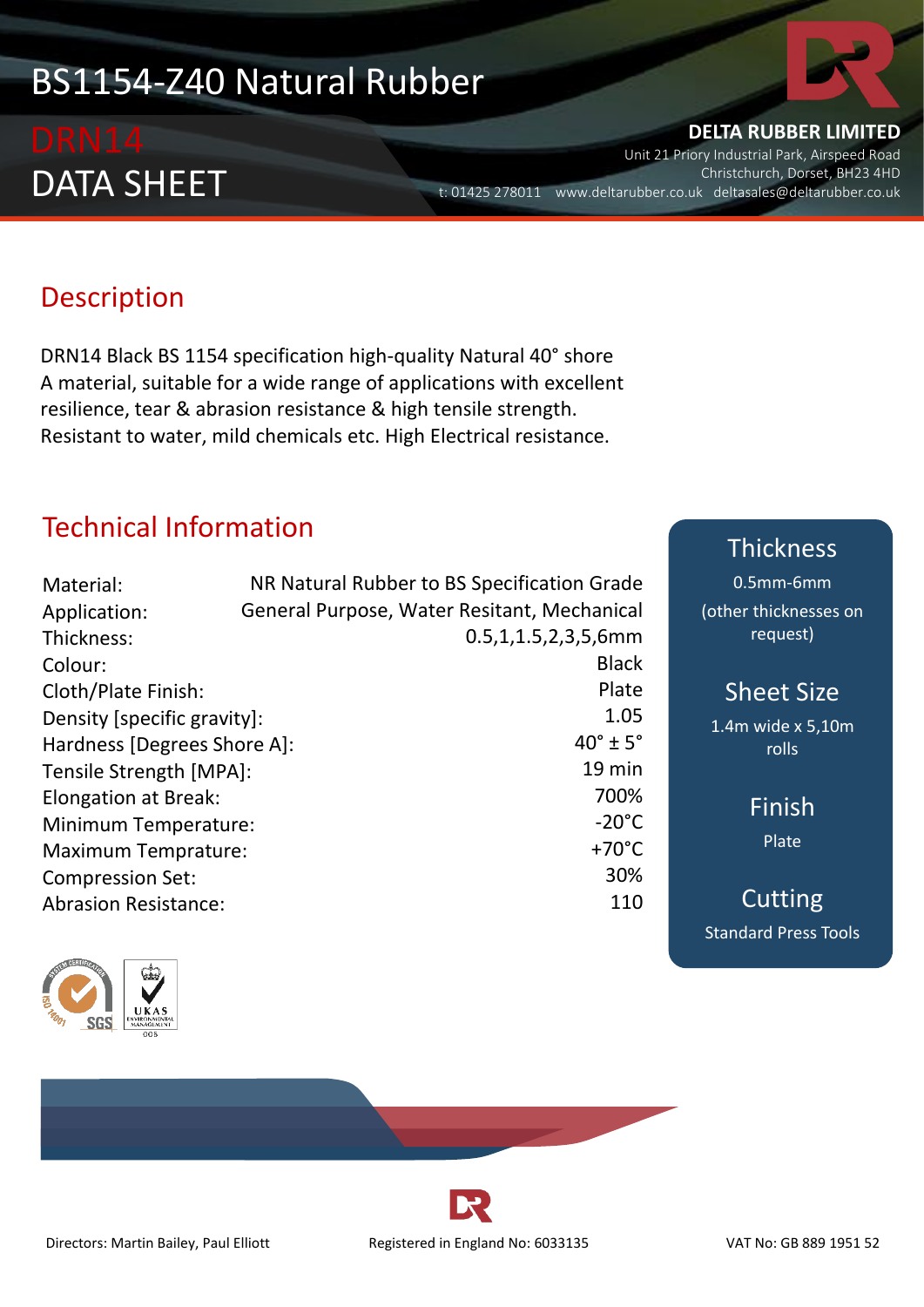# BS1154-Z50 Natural Rubber

# DATA SHEET

# **DELTA RUBBER LIMITED**

Unit 21 Priory Industrial Park, Airspeed Road Christchurch, Dorset, BH23 4HD t: 01425 278011 www.deltarubber.co.uk deltasales@deltarubber.co.uk

# Description

DRN15 Black BS 1154 specification high-quality Natural 50° shore A material, suitable for a wide range of applications with excellent resilience, tear & abrasion resistance & high tensile strength. Resistant to water, mild chemicals etc. High Electrical resistance.

## Technical Information

| Material:                   | NR Natural Rubber to BS Specification Grade |
|-----------------------------|---------------------------------------------|
| Application:                | General Purpose, Water Resitant, Mechanical |
| Thickness:                  | $0.5, 1, 1.5, 2, 3, 5, 6$ mm                |
| Colour:                     | <b>Black</b>                                |
| Cloth/Plate Finish:         | Plate                                       |
| Density [specific gravity]: | 1.15                                        |
| Hardness [Degrees Shore A]: | $50^\circ \pm 5^\circ$                      |
| Tensile Strength [MPA]:     | $17 \text{ min}$                            |
| Elongation at Break:        | 500%                                        |
| Minimum Temperature:        | $-20^{\circ}$ C                             |
| <b>Maximum Temprature:</b>  | $+70^{\circ}$ C                             |
| <b>Compression Set:</b>     | 30%                                         |
| <b>Abrasion Resistance:</b> | 115                                         |



#### Thickness

0.5mm-6mm (other thicknesses on request)

### Sheet Size

1.4m wide x 5,10m rolls

> Finish Plate

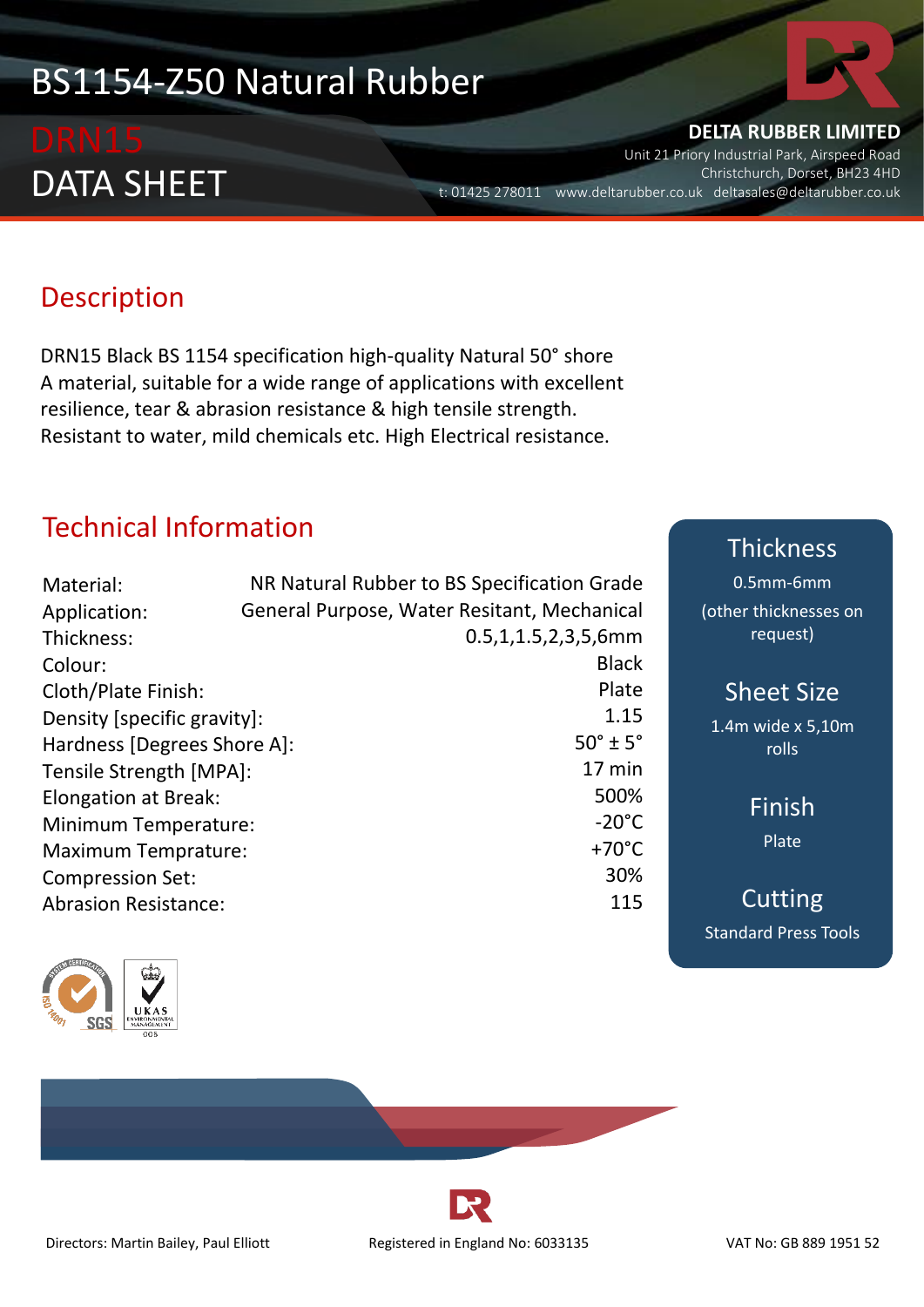# BS1154-Z60 Natural Rubber

# DATA SHEET

# **DELTA RUBBER LIMITED**

Unit 21 Priory Industrial Park, Airspeed Road Christchurch, Dorset, BH23 4HD t: 01425 278011 www.deltarubber.co.uk deltasales@deltarubber.co.uk

# Description

DRN16 Black BS 1154 specification high-quality Natural 60° shore A material, suitable for a wide range of applications with excellent resilience, tear & abrasion resistance & high tensile strength. Resistant to water, mild chemicals etc. High Electrical resistance.

## Technical Information

| Material:                   | NR Natural Rubber to BS Specification Grade |
|-----------------------------|---------------------------------------------|
| Application:                | General Purpose, Water Resitant, Mechanical |
| Thickness:                  | $0.5, 1, 1.5, 2, 3, 5, 6$ mm                |
| Colour:                     | <b>Black</b>                                |
| Cloth/Plate Finish:         | Plate                                       |
| Density [specific gravity]: | 1.15                                        |
| Hardness [Degrees Shore A]: | $60^\circ \pm 5^\circ$                      |
| Tensile Strength [MPA]:     | $17 \text{ min}$                            |
| Elongation at Break:        | 500%                                        |
| Minimum Temperature:        | $-20^{\circ}$ C                             |
| <b>Maximum Temprature:</b>  | $+70^{\circ}$ C                             |
| <b>Compression Set:</b>     | 30%                                         |
| <b>Abrasion Resistance:</b> | 120                                         |



#### Thickness

0.5mm-6mm (other thicknesses on request)

### Sheet Size

1.4m wide x 5,10m rolls

> Finish Plate

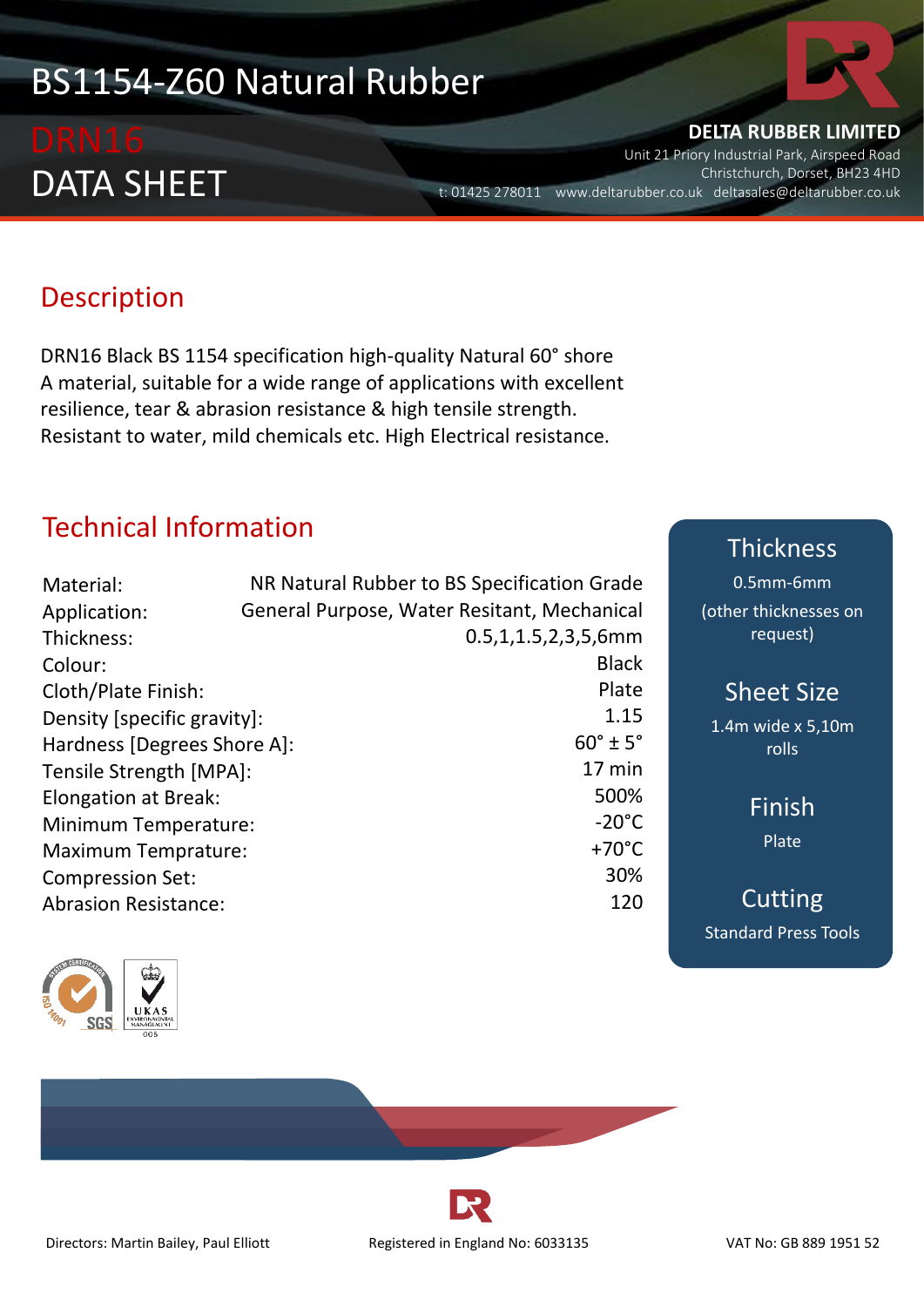# BS1154-Y40 Natural Rubber

# DATA SHEET

#### **DELTA RUBBER LIMITED**

Unit 21 Priory Industrial Park, Airspeed Road Christchurch, Dorset, BH23 4HD t: 01425 278011 www.deltarubber.co.uk deltasales@deltarubber.co.uk

## **Description**

DRN51 White BS 1154 Y40 specification high-quality Natural 40° shore A material, suitable for a wide range of applications with excellent resilience, tear & abrasion resistance & high tensile strength. Resistant to water, mild chemicals etc. High Electrical resistance.

## Technical Information

| Material:                   | NR Natural Rubber to BS Specification Grade |
|-----------------------------|---------------------------------------------|
| Application:                | General Purpose, Water Resitant, Mechanical |
| Thickness:                  | $0.5, 1, 1.5, 2, 3, 5, 6$ mm                |
| Colour:                     | White                                       |
| Cloth/Plate Finish:         | Plate                                       |
| Density [specific gravity]: | 1.05                                        |
| Hardness [Degrees Shore A]: | $40^\circ \pm 5^\circ$                      |
| Tensile Strength [MPA]:     | 18 min                                      |
| Elongation at Break:        | 600%                                        |
| <b>Minimum Temperature:</b> | $-20^{\circ}$ C                             |
| <b>Maximum Temprature:</b>  | $+70^{\circ}$ C                             |
| <b>Compression Set:</b>     | 30%                                         |
| <b>Abrasion Resistance:</b> | 120                                         |



# Thickness

0.5mm-6mm (other thicknesses on request)

### Sheet Size

1.4m wide x 5,10m rolls

> Finish Plate

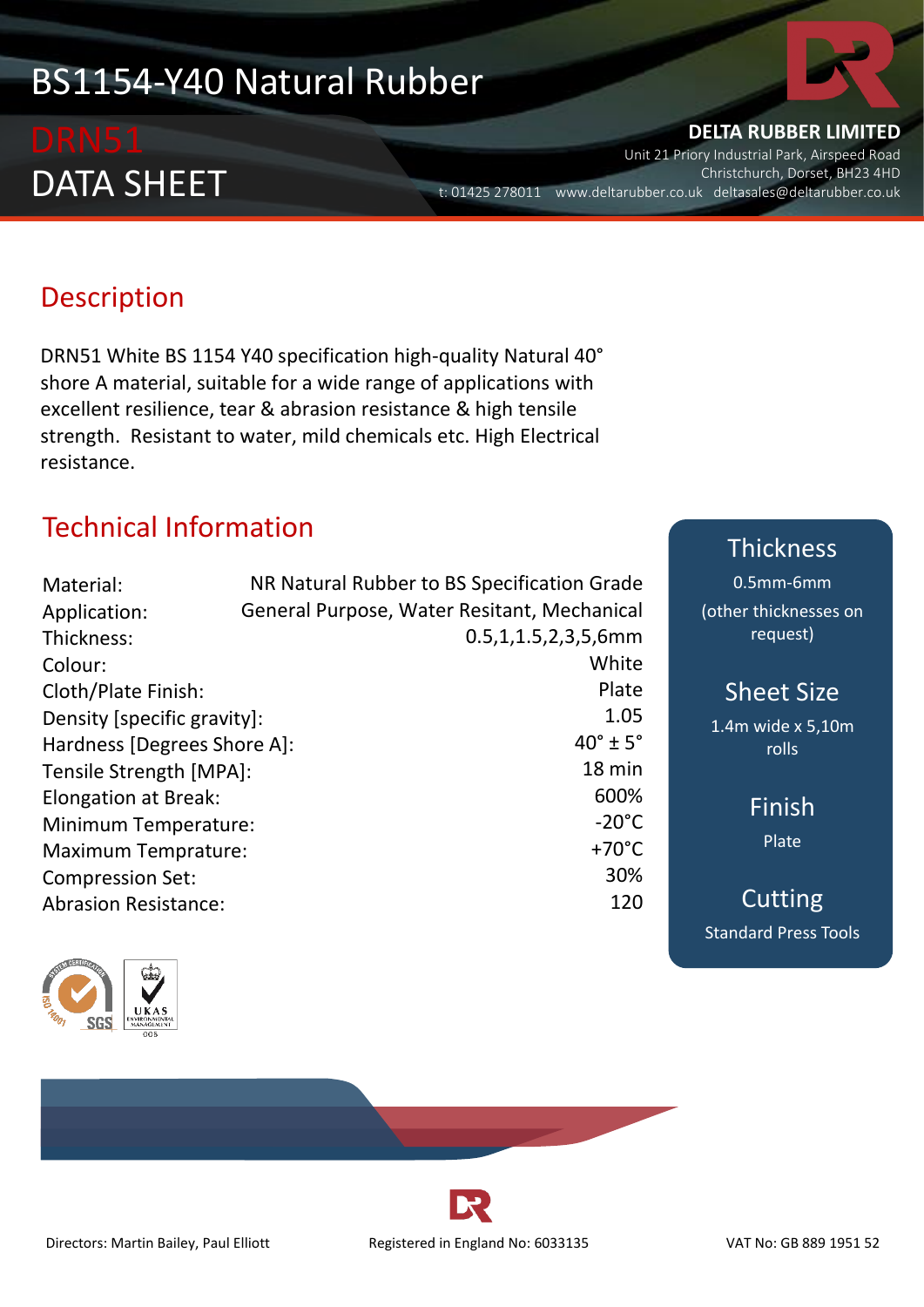# BS1154-Y50 Natural Rubber

# DATA SHEET

**DELTA RUBBER LIMITED**

Unit 21 Priory Industrial Park, Airspeed Road Christchurch, Dorset, BH23 4HD t: 01425 278011 www.deltarubber.co.uk deltasales@deltarubber.co.uk

# Description

DRN52 White BS 1154 Y40 specification high-quality Natural 50° shore A material, suitable for a wide range of applications with excellent resilience, tear & abrasion resistance & high tensile strength. Resistant to water, mild chemicals etc. High Electrical resistance.

# Technical Information

| Material:                   | NR Natural Rubber to BS Specification Grade |
|-----------------------------|---------------------------------------------|
| Application:                | General Purpose, Water Resitant, Mechanical |
| Thickness:                  | $0.5, 1, 1.5, 2, 3, 5, 6$ mm                |
| Colour:                     | White                                       |
| Cloth/Plate Finish:         | Plate                                       |
| Density [specific gravity]: | 1.10                                        |
| Hardness [Degrees Shore A]: | $50^\circ \pm 5^\circ$                      |
| Tensile Strength [MPA]:     | 18 min                                      |
| Elongation at Break:        | 500%                                        |
| <b>Minimum Temperature:</b> | $-20^{\circ}$ C                             |
| <b>Maximum Temprature:</b>  | $+70^{\circ}$ C                             |
| <b>Compression Set:</b>     | 30%                                         |
| <b>Abrasion Resistance:</b> | 125                                         |



# Thickness

0.5mm-6mm (other thicknesses on request)

### Sheet Size

1.4m wide x 5,10m rolls

> Finish Plate